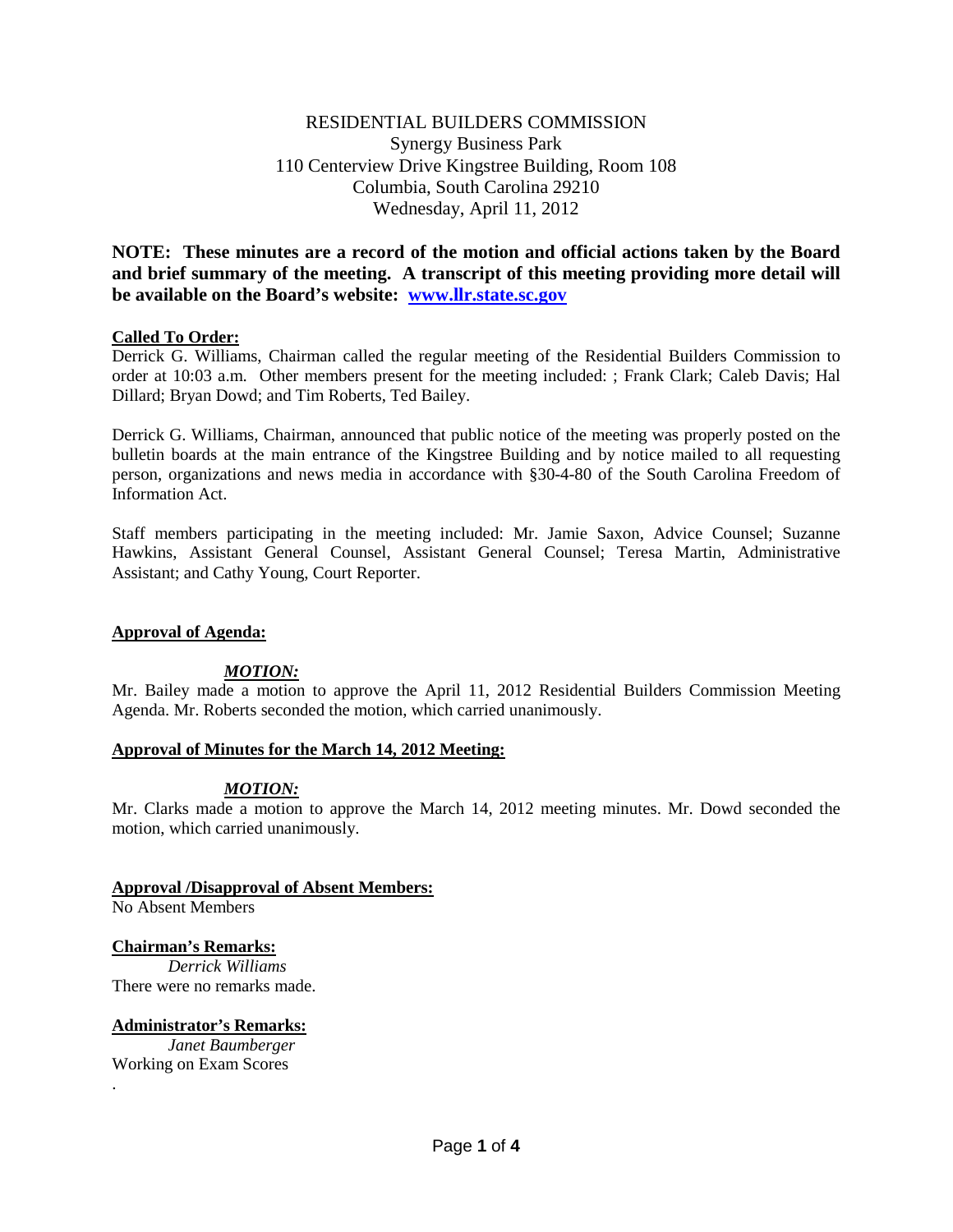# **OIE Report – Mr. Todd Bond:**

*Todd Bond, Chief Investigator of OIE*

Mr. Todd Bond, Chief Investigator of Office of Investigation, reported the number of investigations as of today:

> **Complaints Received -** 109 **Active Investigations -** 104 **Closed Cases -** 8 **Do Not Open Cases -** 0<br>**Pending IRC -** 5 **Pending Closure** - 1

**Pending Closure -** 1

### **Old Business:**

There was no Old Business presented.

# **Recommendation of IRC:**

# *MOTION:*

Mr. Bailey made a motion to approve the Recommendation of the IRC. Mr. Clark seconded the motion, which carried unanimously.

### **IRC Resolution Guidelines:**

# *MOTION:*

Mr. Roberts made a motion to approve the IRC Resolution Guidelines. Mr. Clark seconded the motion, which carried unanimously.

### **Approval of Owner Builder Exemption**

#### *Mr. Edward Teagle*

The Commission held an Review Hearing regarding Mr. Edward Teagle. Mr. Teagle appeared before the Commission to present testimony and waived his right to counsel.

#### **MOTION**

Mr. Dillard made a motion to go into executive session. Mr. Dowd seconded the motion, which carried unanimously.

#### **MOTION**

Mr. Roberts made a motion to come out of executive session. Mr. Bailey seconded the motion which carried unanimously.

# *MOTION:*

Mr. Bailey made a motion to deny Mr. Edward Teagle's request for Owner Builder Exemption. Mr. Clark seconded the motion, which carried unanimously

#### **Application Reviews:**

#### *Mr. Robert Godfrey*

The Commission held an Application Review Hearing regarding Mr. Robert Godfrey. Mr. Godfrey appeared before the Commission to present testimony and waived his right to counsel.

# *MOTION:*

Mr. Clark made a motion to allow Mr. Godfrey to apply for his residential specialty contactors license. Mr. Bailey seconded the motion, which carried unanimously.

*(This proceeding was recorded by a court reporter in order to produce a verbatim transcript if requested in accordance with the law.)*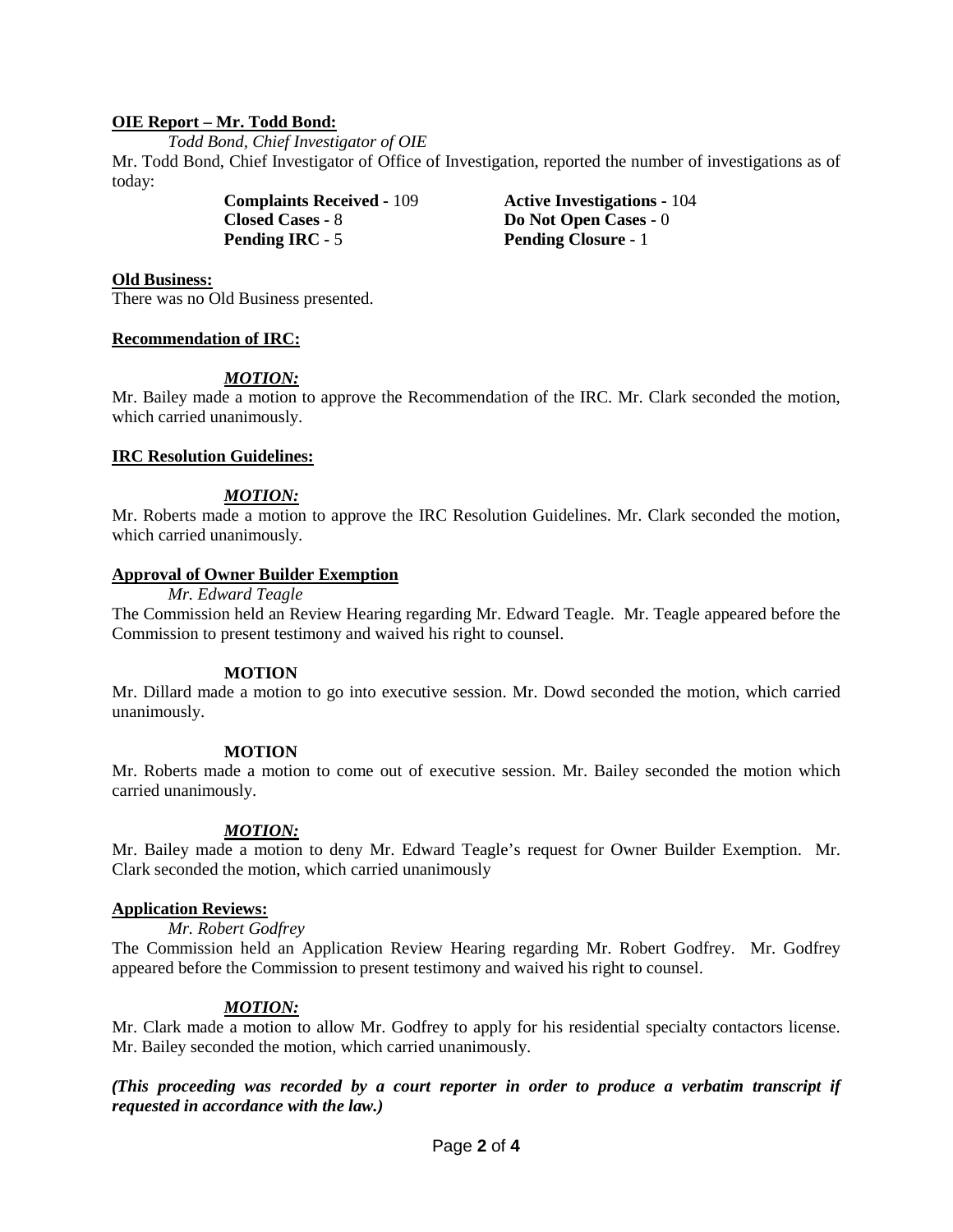### *Mr. Joe Burt*

The Commission held an Application Review Hearing regarding Mr. Burt. Mr. Burt appeared before the Commission to present testimony and waived his right to counsel.,

### *MOTION:*

Mr. Davis made a motion to approve Mr. Joe Burt to take the exam for residential home builders license. Mr. Dowd seconded the motion, which carries unanimously.

# *(This proceeding was recorded by a court reporter in order to produce a verbatim transcript if requested in accordance with the law.)*

### *Mr. Benjamin Lane*

The Commission held an Application Review Hearing regarding Mr. Benjamin Lane. Mr. Lane appeared before the Commission to present testimony and waived his right to counsel.

### *MOTION:*

Mr. Davis made a motion to approve Mr. Lane to take the exam for a Residential Home Builders License. Mr. Dillard seconded the motion, which carried unanimously.

# *(This proceeding was recorded by a court reporter in order to produce a verbatim transcript if requested in accordance with the law.)*

### *Mr. Michael Condon*

The Commission held an Application Review Hearing regarding Mr. Michael Condon. Mr. Condon appeared before the Commission to present testimony and waived his right to counsel.

#### **MOTION**

Mr. Bailey made a motion to go into executive session. Mr. Davis seconded the motion, which carried unanimously.

#### **MOTION**

Mr. Clark made a motion to come out of executive session. Mr. Dowd seconded the motion which carried unanimously.

# *MOTION:*

Mr. Bailey made a motion to approve Mr. Condon to take the Business/Law part of the exam for a Residential Home Builders License. Mr. Davis seconded the motion, which carried unanimously.

#### **Introduction of Holly Pisarik, New Director**

#### **Approval of Reinstatement of License:**

*Mr. Michael Griffin*

The Commission held a Reinstatement Review Hearing regarding Mr. Michael Griffin. Mr. Griffin appeared before the Commission to present testimony and waived his right to counsel.